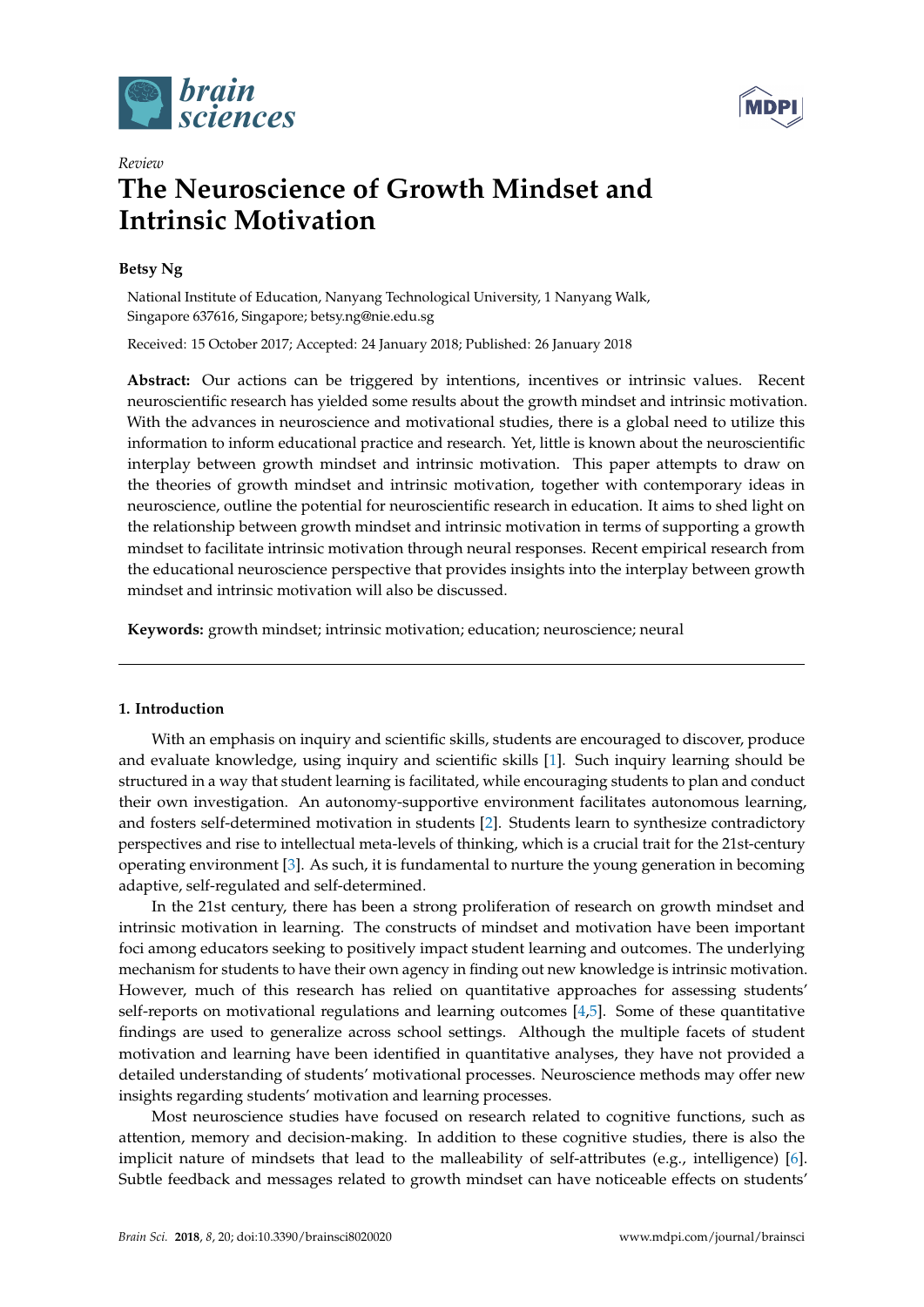attitudes and motivation that may transfer to long-term outcomes. Likewise, human motivation is important, as it is one's intrinsic desire to learn and obtain information. Growth mindset is the belief that intelligence can be nurtured through learning and effort, while intrinsic motivation is the volition to engage in a task for inherent satisfaction. Individuals with growth mindset believe that motivation can be nurtured, and that extrinsic motivation can be internalized (i.e., from extrinsic regulation to integrated regulation that is similar to intrinsically motivated behavior). In an integrative view, growth mindset and intrinsic motivation are important and interrelated, thus raising fundamental questions about the neural mechanisms of mindset-motivation interaction. The links among growth mindset, brain and motivation are important to academic performance. Therefore, it is important to draw on neuroscientific findings to show the way the brain is motivated, and how it learns by changing mindset (i.e., from a fixed to a growth mindset). Such intervention studies are still not common, and there is potential in these research areas.

This paper reviews the theoretical frameworks of growth mindset and intrinsic motivation, and how they are linked to neuroscientific evidence. It also reviews a number of recent neuroscience studies related to growth mindset and intrinsic motivation. It is important to survey the progress of neuroscience research on growth mindset and intrinsic motivation, as understanding the neural substrates will provide insights into human motivation and drive. Neuroscience research has the potential to support and refine models of motivation and cognitive skill. It may play a pivotal role in developing classroom interventions and understanding non-cognitive skills (e.g., mindset). Knowing the key brain regions that are associated with growth mindset and intrinsic motivation, researchers and practitioners could work together to investigate the granular processes of motivation in relation to growth mindset.

Most empirical research on growth mindset and intrinsic motivation has focused on behavioral methods and self-reports of experiences. There is little information about the internal processes of motivation at a higher level of resolution. It is, therefore, relevant and timely to examine the existing literature and empirical research that is associated with intrinsic motivation. Neuroscientific evidence has the potential to uncover new insights and refine the conceptual ideas of intrinsic motivation by articulating the granular processes of motivation that behavioral methods alone cannot afford. This paper offers recommendations for potential neuroscience research in studying growth mindset and intrinsic motivation.

### **2. Growth Mindset**

Growth mindset is defined as a belief that construes intelligence as malleable and improvable [\[6\]](#page-7-5). Students with growth mindset are likely to learn by a mastery approach, embrace challenges and put in effort to learn. For instance, growth-minded individuals perceive task setbacks as a necessary part of the learning process and they "bounce back" by increasing their motivational effort [\[7](#page-7-6)[,8\]](#page-7-7). One recent study on elementary students showed that leveraging an online educational game (the BrainPOP website) with in-game rewards can promote a growth mindset by directly incentivizing effort and encouraging persistence in low performing students [\[7\]](#page-7-6). Learners with growth mindset tend to embrace lifelong learning and the joy of incremental personal growth. In addition, they do not see their intelligence or personality as fixed traits. They will mobilize their learning resources without being defeated by the threat of failure. This paper aims to provide some insights into the cultivation of resilience and mastery in university students, preparing them to overcome challenges in the real working world.

Empirical studies have revealed that growth mindset has positive effects on student motivation and academic performance [\[9,](#page-8-0)[10\]](#page-8-1). Recent research has also shown that mindset is related to student outcomes and behaviors including academic achievement, engagement, and willingness to attempt new challenges [\[11](#page-8-2)[,12\]](#page-8-3). Numerous studies have shown the effects of growth mindset interventions on students' achievement at all ages. According to Dweck [\[9\]](#page-8-0), teaching growth mindset to junior high school students resulted in increased motivation and better academic achievement. Her findings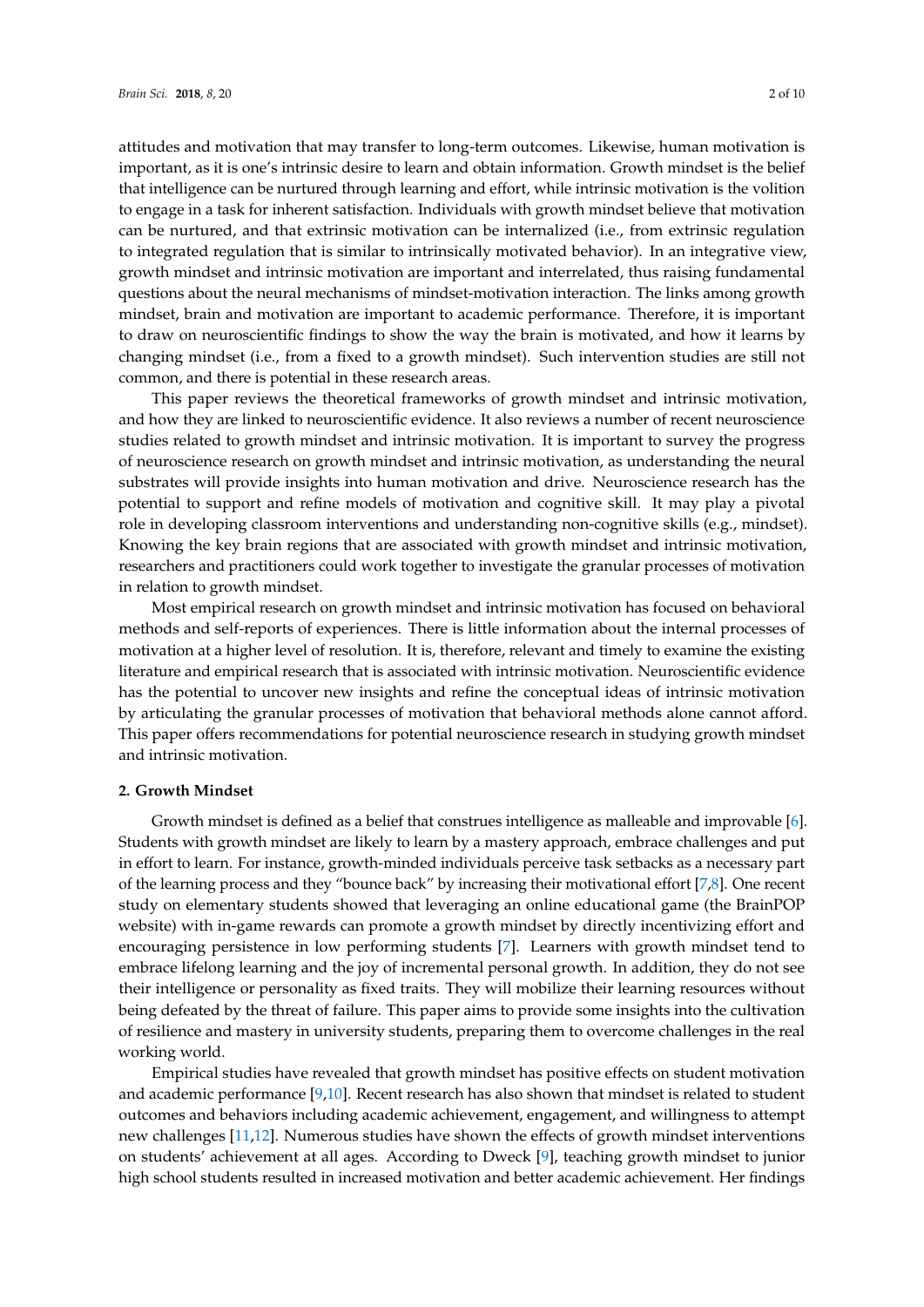revealed that students in the growth mindset intervention group outperformed those in the control group (who received excellent training in study skills), indicating improved learning and desire to work hard. The growth mindset intervention teaches students that intelligence is not a fixed quality [\[13\]](#page-8-4). Intelligence can be nurtured through challenging tasks, as intelligence grows with hard work on challenging problems. A growth mindset intervention was especially impactful with student outcomes in particular subjects such as science and mathematics [\[14\]](#page-8-5).

An individual with a growth mindset works hard and improves without an incentive reward in mind as the outcome. The conceptualization of growth mindset is similar to that of intrinsic motivation. A learner with a growth mindset tends to self-regulate their own learning and has the propensity to cope with academic tasks. Hence, encouraging a growth mindset can improve the academic performance of college students [\[14](#page-8-5)[,15\]](#page-8-6) and middle school math students [\[9\]](#page-8-0).

Most of the abovementioned empirical studies reported the utility of questionnaires or self-report measures. There is still limited neuroscientific research on the neural mechanism of growth mindset. It is, therefore, important to examine data from other means such as neuroscientific information about how the brain changes with experience of learning and how it is associated to growth mindset. The subsequent sections will discuss the neuroscientific evidence of growth mindset.

### **3. Intrinsic Motivation**

Intrinsic motivation is inherent, as it drives the direction of an individual's behavior and self-determination [\[16\]](#page-8-7). Self-determination is important in the development of beings to become more effective and refined in their reflection of ongoing experiences [\[17\]](#page-8-8). When students experience the inherent satisfaction of the activity itself, they will show intrinsically motivated behavior. If students are doing the activity in order to attain some reward, such as grades or social recognition, they are extrinsically motivated [\[18\]](#page-8-9). Students' motivated behaviors pertaining to choice, effort and persistence in academic tasks correspond directly with their level of intrinsic motivation [\[19,](#page-8-10)[20\]](#page-8-11).

Numerous studies have examined the effects of intrinsic motivation, including the adaptive consequences for individuals such as exposing them to novel situations and developing their diverse competencies to cope with unforeseen circumstances [\[21\]](#page-8-12). In addition, intrinsic motivation is the propensity for individuals to learn about new subjects and to differentiate their interests, thereby fostering a sense of purpose and meaning [\[22\]](#page-8-13). Recent empirical findings have shown that intrinsic motivation is a key factor in academic achievement [\[23\]](#page-8-14) and pursuit of interest [\[24\]](#page-8-15), thus fostering learning and growth.

Dopamine is the predominant neurotransmitter in the brain that aids in controlling the brain's reward and pleasure centers, as well as motivated and emotional behaviors [\[25\]](#page-8-16). Dopamine neurons that are excited by unexpected reward events project to the striatum, cortex, limbic system and hypothalamus, thus affecting physiological functions and motivated behaviors. Dopamine is considered a key substrate of intrinsic motivation, thus promoting attentiveness and behavioral engagement [\[25\]](#page-8-16). For instance, participants were likely to voluntarily engage with the task during a free-choice time period [\[26\]](#page-8-17) or a self-determined choice condition [\[27\]](#page-8-18). These consistent findings indicate that an enhanced activity within the dopaminergic value system whereby perceived autonomy support promotes intrinsic motivation. As such, learning is a neural process that requires the reinforcement of synaptic functioning and is strongly mediated by dopamine and attentional gain in the frontal cortex [\[28\]](#page-8-19). Positive and negative affect will also strengthen or weaken the learner's intrinsic motivation in a particular subject, thus influencing the attitude towards that subject.

Over the past few decades, behavioral evidence has established the importance of intrinsic motivation and how it impacts one's learning. However, our understanding of the underlying mechanism of intrinsic motivation is still in its infancy, and it is unclear how one's intrinsic motivation progresses or changes over time. More evidence is needed to establish the mechanism of intrinsic motivation at a granular level. The recommendation is to include neuroscientific evidence to track and understand which aspects of one's learning progress determine intrinsic motivation, complementing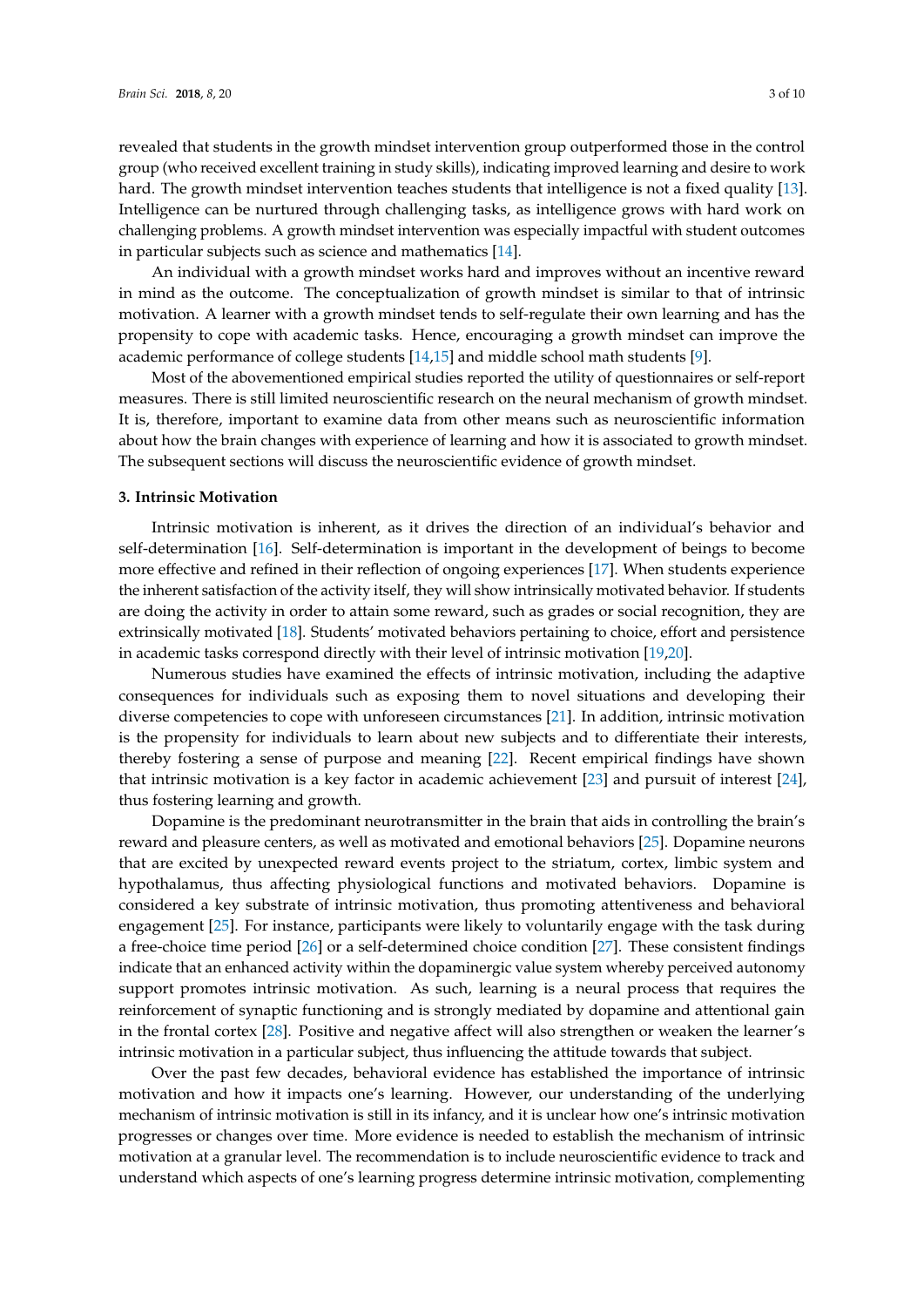the existing behavioral evidence. An approach of the neuroscience method is to foster intrinsically motivated behaviors based on task complexity in various contexts, thereby addressing intrinsic motivation through different forms of exploration. The following sections will discuss in detail the neuroscience methods and neuroscientific evidence of intrinsic motivation.

# **4. Neuroscience Methods**

The main neuroscience methods that have been applied in motivation studies are electroencephalography (EEG) and functional magnetic resonance imaging (fMRI). Such neuroscientific research is still considered novel, as most motivational studies have focused on behavioral methods. Both neuroscientific techniques are non-invasive procedures for measuring brain activity. The key difference is fMRI has a higher spatial resolution than EEG, whereas EEG has a better temporal resolution than fMRI.

Neuroscience methods (e.g., fMRI) could provide insights into neural substrates of growth mindset and intrinsic motivation. We could measure the learner's brain activity and neural responses to a specific task in relation to internal processes of motivation. For instance, intrinsic motivation could be assessed by an experimental task or free-choice behavior measures.

The use of neuroscientific techniques enables us to focus on the learning process rather than the learning outcomes [\[29\]](#page-8-20). The neuroimaging findings offer an understanding of the brain, indicating the specific areas of brain activation which could in turn correlate with the behavioral results. As such, neuroimaging findings might support the self-reported data and explore brain regions with neural activation in relation to changes in performance during an online activity.

# **5. Neural Correlates of Growth Mindset and Intrinsic Motivation**

There is a small body of existing growth mindset studies using neuroscience methods. The study by Moser et al. [\[30\]](#page-8-21) suggested that individuals with a growth mindset are receptive to corrective feedback, exhibiting a higher Pe (error positivity) waveform response, which is correlated with a heightened awareness of and attention to mistakes. Enhanced Pe amplitude was associated with enhanced attention to corrective feedback following errors and subsequent error correction. Individuals with growth mindset are likely to have heightened awareness of and attention to errors. In addition, growth-minded individuals may neutralize the affective response to negative feedback, which could be indicated by neural activation. Anterior cingulate cortex (ACC) is the region of frontal midline cortex that is related to learning and control [\[31\]](#page-8-22). A recent study [\[32\]](#page-8-23) found that growth mindset was related to both ventral and dorsal striatal connectivity with dorsal ACC. Dorsal ACC and dorsolateral prefrontal cortex (DLPFC) are critical to error-monitoring and behavioral adaptation. Growth mindset was strongly associated with dorsal and ventral striatal connectivity, as well as DLPFC. Learners with growth mindset are efficient in error-monitoring and receptive to corrective feedback. Hence, growth mindset has the potential to encourage intrinsically motivated behaviors in schools and promote lifelong learning.

Neuroscientific evidence has shown that ACC is associated to cognitive control and motivation [\[31\]](#page-8-22). Neural correlates revealed that dopamine is critical for motivation and cognitive control, with motivation-cognition interactions between midbrain regions and lateral frontal cortex [\[33\]](#page-8-24). Cognitive control is influenced by reward motivation. Participants were assigned to three levels of cognitive controls (low, mid and high). Different beneficial effects of reward (high versus low) were exhibited. Participants with high versus low reward anticipation showed increased activity in the medial and lateral frontal cortex. Brain activity was also stronger at the low level of cognitive control than mid and high levels. These findings demonstrated that motivation plays an important role in the cognitive control. In addition, high-level control tasks may demand an enhancing effect of motivation.

A recent EEG study [\[34\]](#page-9-0) showed that school children with growth mindset endorsement performed with higher accuracy after mistakes (i.e., post-error accuracy). The event-related potential (ERP), which is a measure of brain response due to the result of error and correct trials, revealed that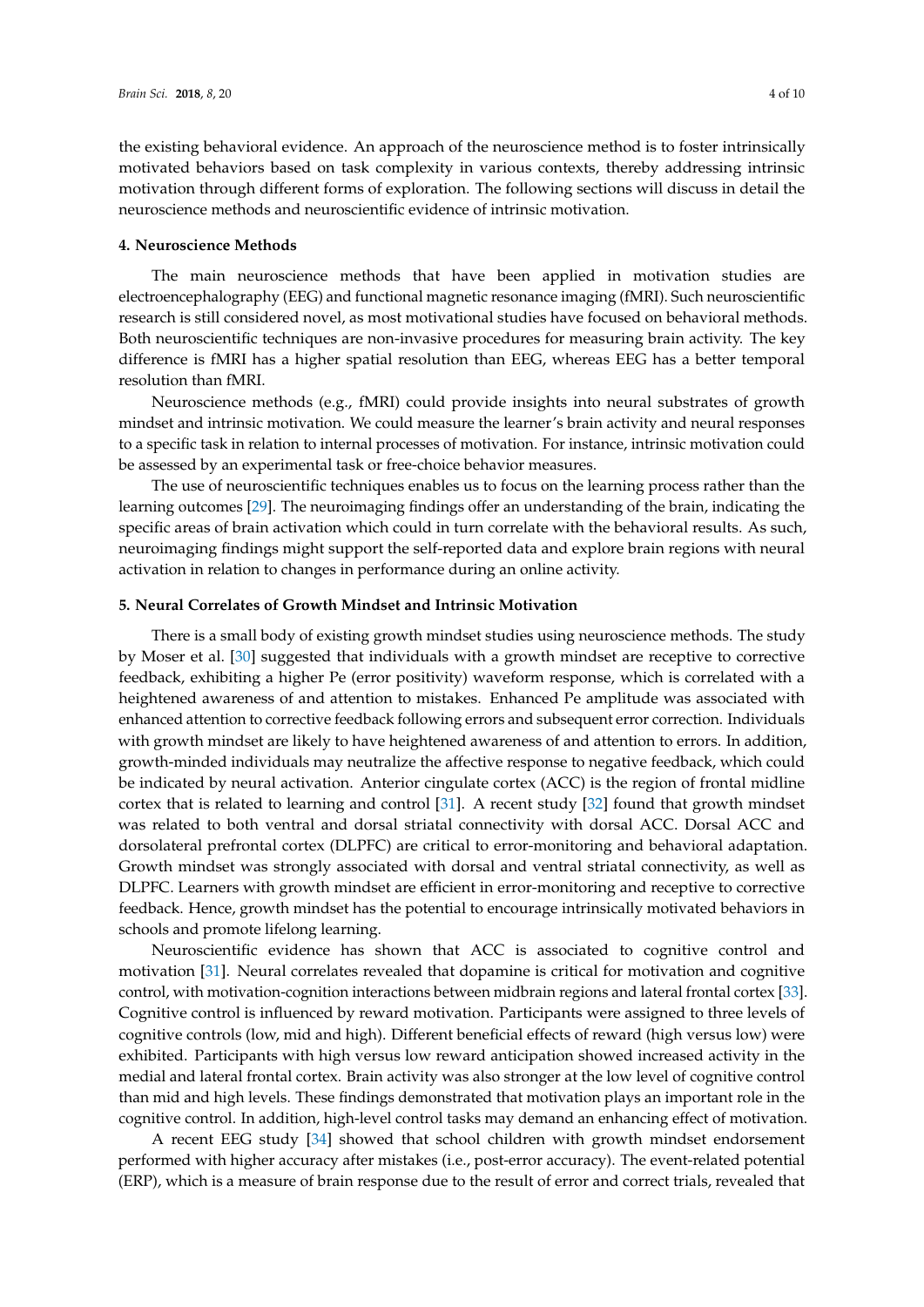Pe amplitude difference was largest at site Pz (i.e., midline parietal). Together with the behavioral data, correlational analyses showed that having a higher growth mindset was associated with a larger Pe difference. Students with attentional resources are able to remember their mistakes and able to make sense of their mistakes, thus correcting themselves during the learning process. Students do not like to take risks that show their weaknesses, such as making mistakes [\[35\]](#page-9-1). However, with growth mindset endorsement, students are not afraid to make mistakes, as they have the ability to learn with post-error accuracy. Hence, growth-minded students will be resilient and self-regulated when faced with obstacles or challenges during their learning process.

Little is known about the interplay between neural responses and intrinsic motivation. Intrinsically motivated action can be characterized by an individual's engagement in behavior for one's own sake, with free-choice time on a task [\[36\]](#page-9-2). An empirical study measured intrinsic motivation by examining a network of brain regions as the participants spent free-choice time on a word problem task [\[37\]](#page-9-3). Using fMRI, a network of brain regions revealed diminished task-related activity, predicting subsequent increased intrinsic motivation. The neuroimaging data suggest that decreased activation of neural cognitive control is associated with increased intrinsic motivation, thus extending one's task engagement. Another recent study by Lee and Reeve [\[38\]](#page-9-4) examined the neural substrates of intrinsic motivation during task performance. Their findings showed activated anterior insular cortex (AIC; a limbic-related cortex region) when students performed intrinsically motivated tasks. These neural findings are consistent with the concept of intrinsic motivation in terms of pursuit and interest satisfaction as intrinsic rewards. Based on these findings, it was concluded that AIC activity and its functional interactions are linked to an intrinsic-motivation neural system [\[38\]](#page-9-4).

Two recent motivation studies used free-choice measures, such as a stop-watch (SW) game, as an experimental task to assess participants' intrinsic motivation [\[39](#page-9-5)[,40\]](#page-9-6). A traditional SW game includes a stopwatch that starts automatically, and the player tries to stop the watch at a specific time. Experimental stimuli were presented on the computer screen and participants were required to use the keypad to complete the SW tasks. It is interesting to note the relationship between the optimal challenge condition and intrinsic motivation using EEG [\[39\]](#page-9-5). Students performed better when they felt optimally challenged, and had enhanced intrinsic motivation in the game experiment. Stimulus-preceding negativity (SPN) is considered to be an electrophysiological indicator of motivation level. The EEG findings showed a larger SPN during the feedback anticipation period of the near miss condition than in the complete defeat condition, suggesting that participants were more intrinsically motivated to win in close games [\[39\]](#page-9-5). For the second study, fMRI was used to explore the degree of enjoyment for the preference levels of SW game [\[40\]](#page-9-6). It was found that participants had enhanced intrinsic motivation when they played the SW game with the action-outcome contingency condition. The fMRI findings revealed significant activation in the regions of the mid brain and ventral striatum in the action-outcome contingency condition, indicating that the intrinsic value of an action and achieving success. These two studies suggest that neuroscience methods are used to assess individuals' intrinsic motivation using a free-choice experiment, such as a SW game. However, using game elements and design may have implications for authentic learning programs. Using the game approach, students may have enhanced intrinsic motivation for doing the activities in a gaming format or platform. Adopting the game approach and translating such motivation-enhancing elements into classrooms may seem challenging and time-consuming. Such experimental tasks are usually carried out in a closed environment, such as in a controlled laboratory setting within the fMRI facility.

Intrinsic motivation is associated with sensitivity of feedback processing in the striatum [\[41\]](#page-9-7). The striatum plays a key role in reinforcing learning as it receives input from midbrain dopamine neurons and produces adaptive behaviors. Striatum activity is associated with reward processing, indicating that an intrinsically motivated task could foster the individual's intrinsic motivation. For instance, feedback-related responses in the striatum can potentially promote or undermine intrinsic motivation of a desired behavior. Positive feedback was viewed as a rewarding outcome, and highly motivated subjects could attune to the feedback despite of fatigue through the study [\[41\]](#page-9-7).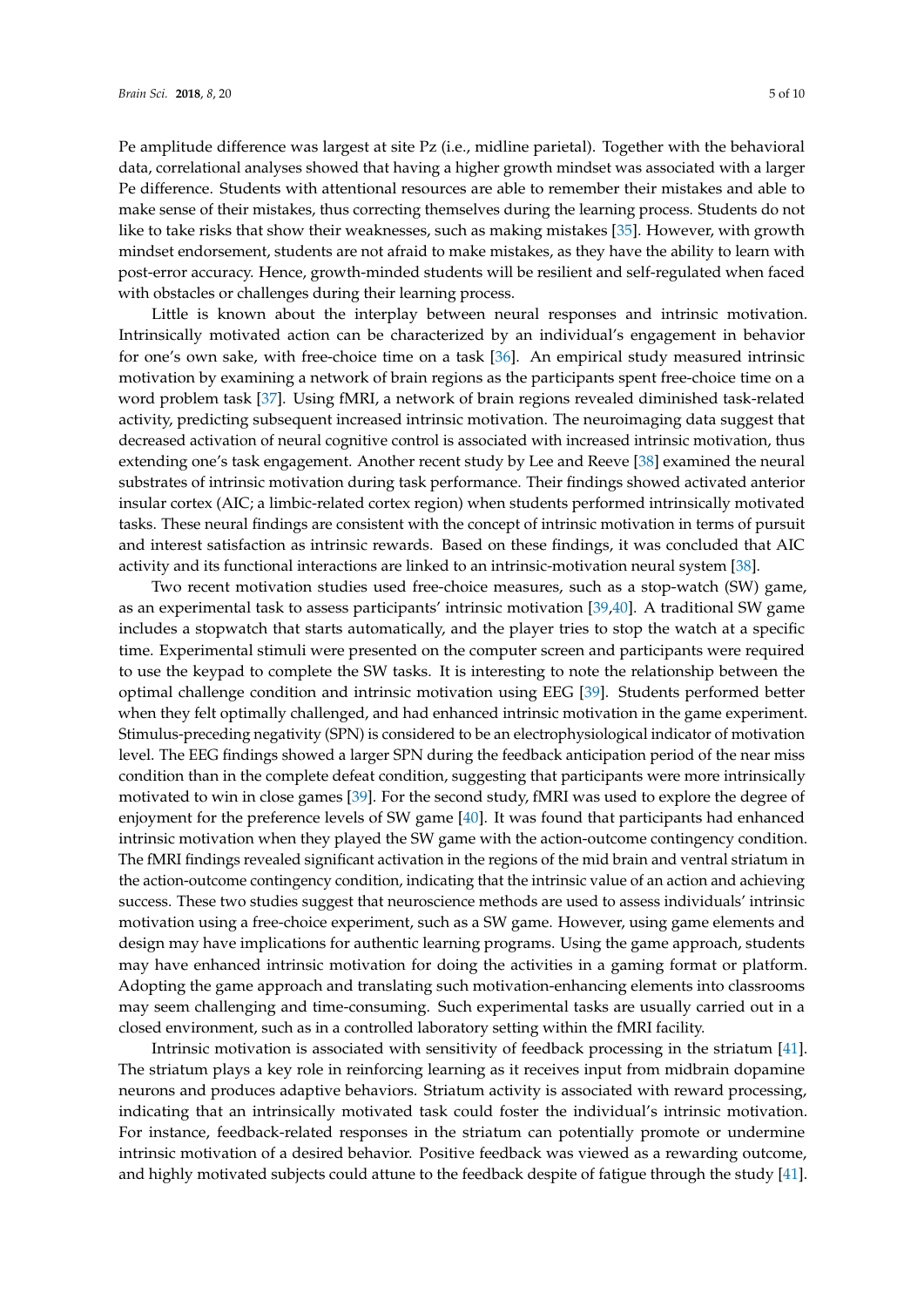Performance-feedback may have affective salient response to striatum and produce a motivated behavior. A study by Lee [\[42\]](#page-9-8) showed that intrinsic motivation was related to the AIC that is known to be associated with the sense of agency, while extrinsic motivation was associated with posterior parietal regions (e.g., posterior cingulate cortex, angular gyrus). The type of task also plays a very important role in activating the AIC. Lee [\[42\]](#page-9-8) also found that interesting tasks activated the AIC and ventral striatum (i.e., brain region for reward processing), but not uninteresting tasks. AIC relates to the satisfaction of intrinsic need, whereas ventral striatum relates to the feeling of reward. His findings suggest that AIC and ventral striatum activations are associated with intrinsic motivation.

Intrinsic motivation is difficult to measure in an objective manner. In order to track one's intrinsic motivation, it requires one to perform an experimental task over time. For instance, one's brain activity can be tracked during the process of performing an intrinsically motivated or optimally challenged task. Together with behavioral measures, contemporary methods such as fMRI can be used to track the changes in intrinsic motivation during a free-choice activity.

# **6. The Neuroscientific Interplay between Growth Mindset and Intrinsic Motivation**

Based on the abovementioned empirical findings, there is a distinctive neuroscientific interplay between growth mindset and intrinsic motivation. EEG findings could not directly show the brain regions that are related to mindset and motivation. Compared to the EEG, which is based on brain waveforms, fMRI is a better method for showing insights into the brain regions that are associated with growth mindset and intrinsic motivation. It is interesting to note that growth mindset is mainly associated with the dorsal regions of the brain, whereas intrinsic motivation is associated with the mid-brain regions. The common brain areas that are related to both growth mindset and intrinsic motivation are ACC and ventral striatum. Knowing the behavioral correlates for these two brain regions, potential research could investigate the neural correlates of growth mindset and intrinsic motivation. This brings us a step closer to understand the neural mechanism between growth mindset and intrinsic motivation. Below is a table that highlights the neuroscientific evidence of growth mindset and intrinsic motivation in relation to cognition. The behavioral correlate for the brain region is included in parentheses (see Table [1\)](#page-5-0).

<span id="page-5-0"></span>

| <b>Growth Mindset (Behavior)</b>                                   | <b>Intrinsic Motivation (Behavior)</b>                                          |
|--------------------------------------------------------------------|---------------------------------------------------------------------------------|
| Enhanced Pe amplitude (awareness and<br>attention) [30,34]         | Enhanced SPN (engagement and enjoyment) [39]                                    |
| DLPFC (error-monitoring and behavioral                             | Medial and lateral frontal cortex (cognitive                                    |
| adaptation) [32]                                                   | control) [33]                                                                   |
| Dorsal ACC (error-monitoring and behavioral                        | ACC (error-monitoring and behavioral                                            |
| adaptation) [32]                                                   | adaptation) [37]                                                                |
|                                                                    | AIC (awareness, engagement) [38,42]                                             |
| Dorsal and ventral striatum (intrinsic value of<br>an action) [32] | Ventral striatum (intrinsic value of an action,<br>reward processing) $[40-42]$ |

**Table 1.** Neuroscientific evidence of growth mindset and intrinsic motivation.

Growth mindset relates to brain processes, and brain processes relate to motivated behaviors. Likewise, motivated behaviors can affect cognition as motivation shapes what and how people think [\[43\]](#page-9-9). As such, individuals' goals and needs may be exemplified when they steer their thinking towards desired outcomes. Research has shown that growth mindset has an impact on children's behavior, particularly in terms of effort, motivation and resilience [\[12](#page-8-3)[,44\]](#page-9-10). By understanding the underlying mechanism of intrinsic motivation, teachers are able to guide students in applying the relevant self-regulatory strategies at school. When individuals have intrinsic motivation for performing a task at work or school, their work or educational performance will improve [\[45,](#page-9-11)[46\]](#page-9-12). With the inculcation of growth mindset, individuals will perceive the intrinsic value of a given task and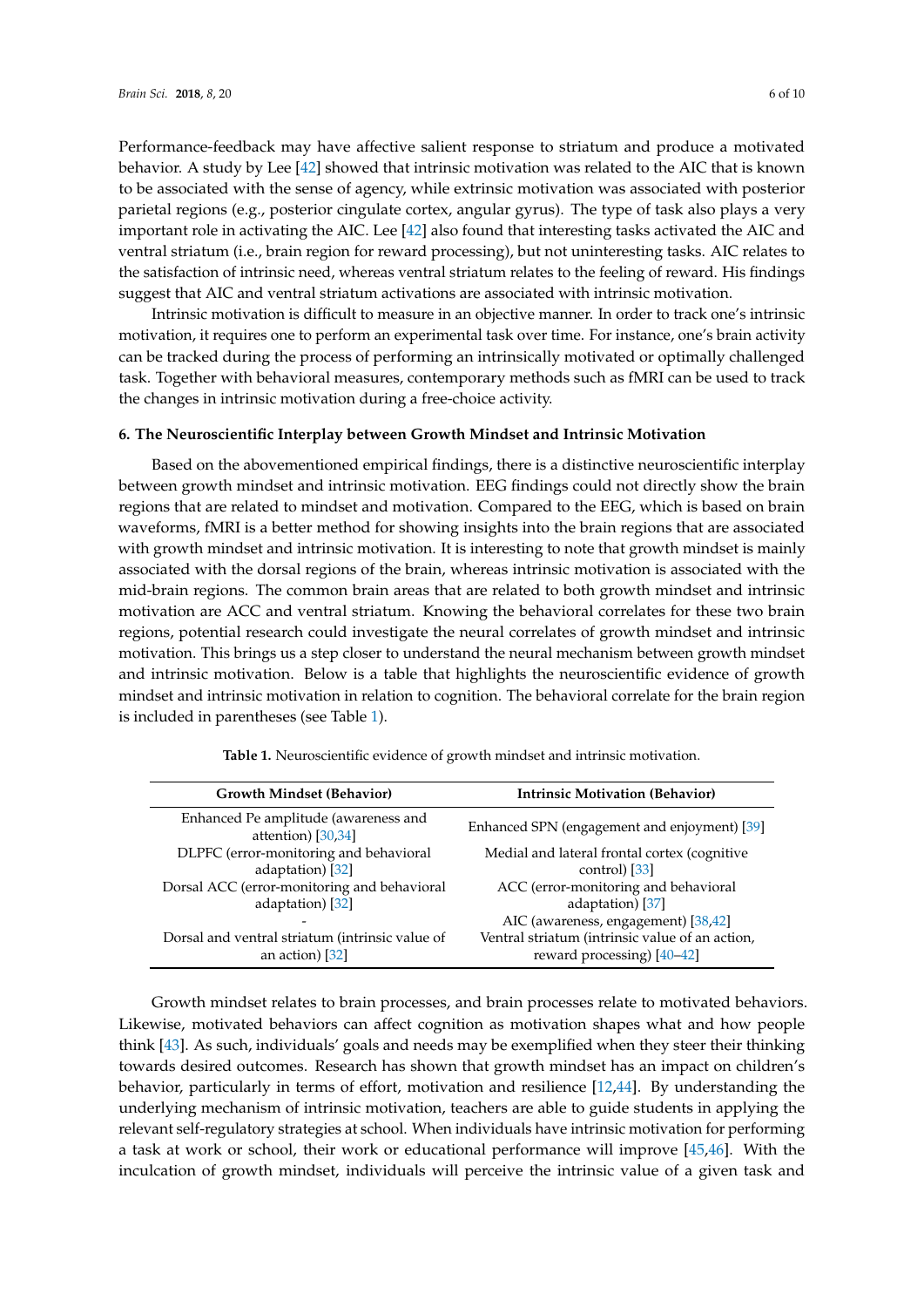self-regulate their behaviors to perform the task. Through internalization, individuals will generate intrinsically motivated behaviors at work or school.

As our brain is plastic, it is able to undergo reorganization and development. Brain plasticity or neuroplasticity refers to the ability of our brain to change throughout our life. It is thereby important to understand how our brain changes if we undergo growth mindset intervention and whether there are changes in our intrinsic motivation as well. This phenomenon is yet to be explored in educational research. It is thus an avenue worth pursuing for educators who hope to make the best of their students with regard to learning and personal growth. Such educational neuroscience research may impact teaching and learning, thus providing a better understanding of the neuroscientific interplay between growth mindset and intrinsic motivation. Future educational neuroscience research may include classroom interventions such as a growth mindset induction and how it affects the neuroscience of intrinsic motivation.

#### **7. Future Directions**

The principal intent of this paper is to highlight a potential educational neuroscience research in areas of growth mindset and intrinsic motivation. Although there are some empirical studies on mindset and motivation, the neuroscience of intrinsic motivation is still unclear and at its infancy. There are also limited neuroscientific studies on students' motivation and learning. As educational neuroscience research looks promising in the near future, we should be aware of the potential integration between neuroscience methods and behavioral measures. For successful intervention studies, there are some considerations that need to be warranted.

First, educators should design a task that has intrinsic value for students to be engaged in doing. For instance, an interesting task will instill curiosity into students, when compared to an uninteresting one. Inculcating the value of doing the task or task value will definitely stimulate the students' interest. Second, teachers should provide the autonomy or choice for students. Autonomy or the agency of learning is the key substrate to intrinsic motivation [\[17\]](#page-8-8). Research has shown that autonomy is the strongest predictor of intrinsic motivation [\[47\]](#page-9-13). Autonomy is considered the self-endorsement of actions, whereby individuals feel less coerced and they generate autonomous behavior at work or school. In the same vein, choice is the opportunity for individuals to decide and exert control over the situation. A recent study found that the provision of choice, however trivial or inconsequential, might also increase an individual's intrinsic motivation [\[48\]](#page-9-14). The researchers used behavioral and electrophysiological (i.e., electroencephalogram) evidence to explain the importance of need satisfaction for autonomy to enhance one's intrinsic motivation toward the task.

Third and finally, performance-related feedback could influence intrinsic motivation [\[41\]](#page-9-7). Participants are likely to perceive their performance on the task differently based on the type of performance-related feedback. For instance, positive feedback may enhance one's intrinsic motivation, while negative feedback may undermine one's motivation. In addition, the frequency of performance-related feedback may affect one's neural processing (i.e., posterior cingulate cortex) in supporting task performance. There were enhanced activity of posterior cingulate cortex and performance gains after the performance-feedback manipulation. This shows that posterior cingulate cortex might facilitate the learning of a task [\[41\]](#page-9-7). The current level of a learner's intrinsic motivation may also influence the way he or she processes the performance-related feedback. It is still not fully clear how the nature of performance-feedback could affect an individual's feedback processing. Perhaps neuroscience methods could provide some insights into this area of research.

Based on the neuroscientific evidence, there is an undermining effect of monetary reward on intrinsic motivation; that is, one's intrinsic motivation is undermined when extrinsic reward is no longer promised [\[26\]](#page-8-17). Neuroscience findings suggest that there are connections between the striatum and the prefrontal cortex in determining the outcome; decreased activation of the striatum and midbrain when the subjects do not get the task value, as well as decreased activation of the lateral prefrontal cortex (LPFC) when they are not motivated to show cognitive engagement with the task. Since growth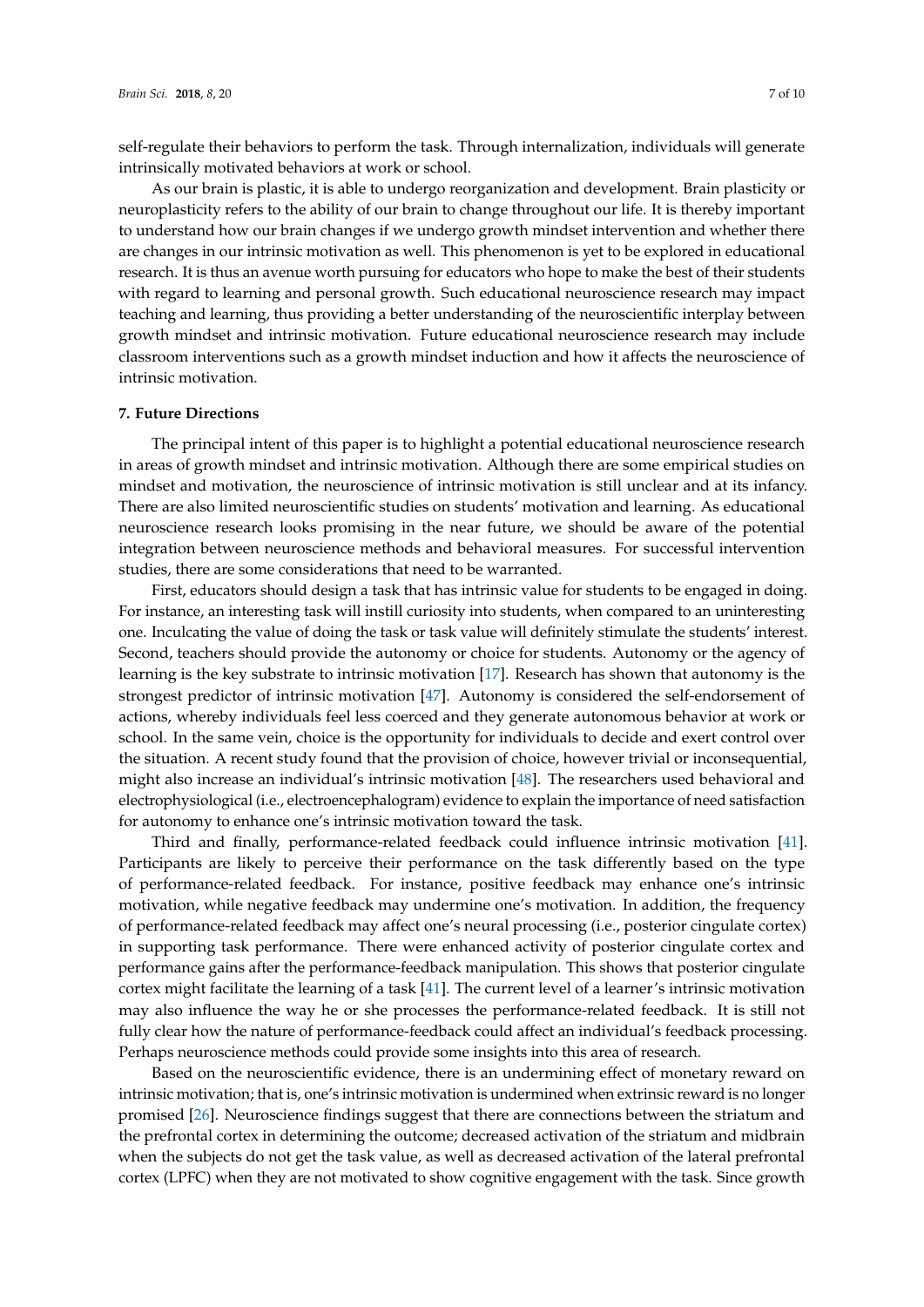mindset is a belief system that favors hard work and performance monitoring [\[32\]](#page-8-23), a learner's subjective belief in determining the outcome may modulate activity of the striatum, in response to cognitive feedback that nurtures growth mindset. Hence, neuroscientific evidence may provide insights into the learning and motivational processes that could be helpful for teachers and practitioners in improving their learning and teaching practices, thus supporting student learning and motivation.

# **8. Concluding Remarks**

This paper reviewed the recent empirical neuroscientific studies on growth mindset and intrinsic motivation. Research in these areas is still in its infancy. This paper attempted to provide an overview of the underlying mechanism between growth mindset and intrinsic motivation. Educating students about growth mindset and how they can improve their learning experience is a step toward increased intrinsic motivation in our society. From a personal perspective, intrinsic motivation is the key substrate to learning and development. The promotion of a growth mindset can nurture individuals to learn as they understand that intelligence is malleable. It is important that, as teachers, we show our students the value and importance of learning at schools. With a growth mindset, students will learn with a positive attitude, and they will identify the importance of the contents. Teachers should also embrace a growth mindset such that they will understand the importance of providing autonomy over student learning to enhance self-regulation. As such, students will be more motivated to learn subjects at school, rather than relying on the presumption that students will be interested in learning. This preliminary review paper offers a useful road map for identifying the areas that need to be addressed in neuroscientific research related to growth mindset and intrinsic motivation. However, this paper did not discuss the potential roles of socio-demographic variables and personality traits on growth mindset and intrinsic motivation. Future research will benefit from the continued development of neuroscientific evidence to connect the substantial behavioral evidence of these variables and traits associated with growth mindset and intrinsic motivation.

**Acknowledgments:** Thanks to all reviewers who contributed to improving the manuscript.

**Conflicts of Interest:** The author declares no conflict of interest.

# **References**

- <span id="page-7-0"></span>1. Kim, M.; Tan, A.L.; Talaue, F.T. New vision and challenges in inquiry-based curriculum change in Singapore. *Int. J. Sci. Educ.* **2013**, *35*, 289–311. [\[CrossRef\]](http://dx.doi.org/10.1080/09500693.2011.636844)
- <span id="page-7-1"></span>2. Reeve, J.; Jang, H. What teachers say and do to support students' autonomy during a learning activity. *J. Educ. Psychol.* **2006**, *98*, 209–218. [\[CrossRef\]](http://dx.doi.org/10.1037/0022-0663.98.1.209)
- <span id="page-7-2"></span>3. Hung, D.; Ng, P.T.; Koh, T.S.; Lim, S.H. The social practice of learning: A craft for the 21st century. *Asia Pac. Educ. Rev.* **2009**, *10*, 205–214. [\[CrossRef\]](http://dx.doi.org/10.1007/s12564-009-9025-0)
- <span id="page-7-3"></span>4. Akioka, E.; Gilmore, L. An intervention to improve motivation for homework. *J. Psychol. Couns. Sch.* **2013**, *23*, 34–48. [\[CrossRef\]](http://dx.doi.org/10.1017/jgc.2013.2)
- <span id="page-7-4"></span>5. Lüftenegger, M.; Schober, B.; van de Schoot, R.; Wagner, P.; Finsterwald, M.; Spiel, C. Lifelong learning as a goal–Do autonomy and self-regulation in school result in well prepared pupils? *Learn. Instr.* **2012**, *22*, 27–36. [\[CrossRef\]](http://dx.doi.org/10.1016/j.learninstruc.2011.06.001)
- <span id="page-7-5"></span>6. Dweck, C.S. Mindsets and malleable minds: Implications for giftedness and talent. In *Malleable Minds: Translating Insights from Psychology and Neuroscience to Gifted Education*; Subotnik, R.F., Robinson, A., Callahan, C.M., Gubbins, E.J., Eds.; National Research Center on the Gifted and Talented, University of Connecticut: Storrs, CT, USA, 2012; pp. 7–18.
- <span id="page-7-6"></span>7. O'Rourke, E.; Haimovitz, K.; Ballweber, C.; Dweck, C.; Popović, Z. Brain points: A growth mindset incentive structure boosts persistence in an educational game. In Proceedings of the 32nd Annual ACM Conference on Human Factors in Computing Systems, Toronto, ON, Canada, 26 April–1 May 2014; ACM: New York, NY, USA, 2014; pp. 3339–3348.
- <span id="page-7-7"></span>8. Schroder, H.S.; Moran, T.P.; Donnellan, M.B.; Moser, J.S. Mindset induction effects on cognitive control: A neurobehavioral investigation. *Biol. Psychol.* **2014**, *103*, 27–37. [\[CrossRef\]](http://dx.doi.org/10.1016/j.biopsycho.2014.08.004) [\[PubMed\]](http://www.ncbi.nlm.nih.gov/pubmed/25149141)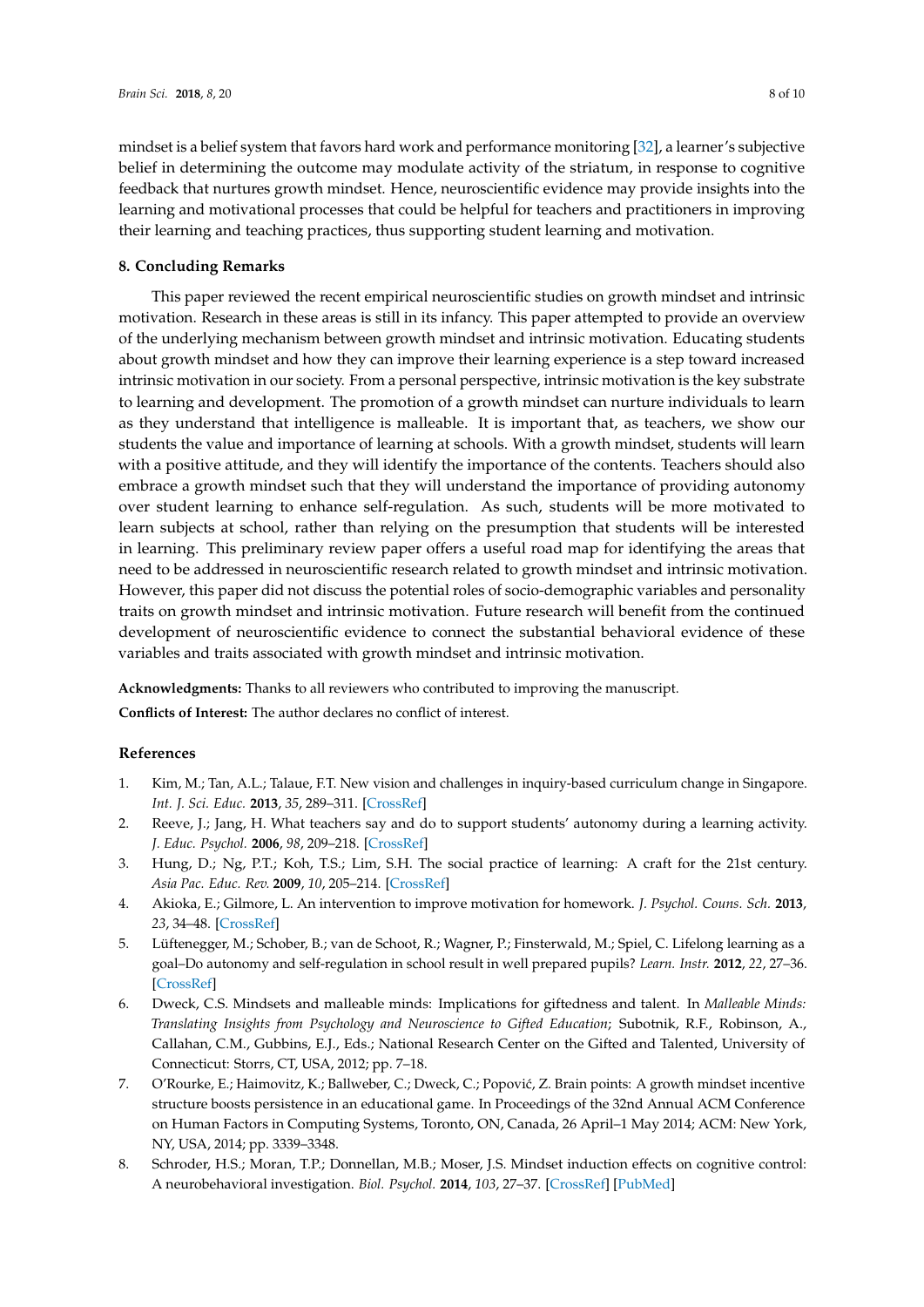- <span id="page-8-0"></span>9. Blackwell, L.S.; Trzesniewski, K.H.; Dweck, C.S. Implicit theories of intelligence predict achievement across an adolescent transition: A longitudinal study and an intervention. *Child Dev.* **2007**, *78*, 246–263. [\[CrossRef\]](http://dx.doi.org/10.1111/j.1467-8624.2007.00995.x) [\[PubMed\]](http://www.ncbi.nlm.nih.gov/pubmed/17328703)
- <span id="page-8-1"></span>10. Dweck, C. Who will the 21st-century learners be? *Knowl. Quest* **2009**, *38*, 8–10.
- <span id="page-8-2"></span>11. Vedder-Weiss, D.; Fortus, D. School, teacher, peers, and parents' goals emphases and adolescents' motivation to learn science in and out of school. *J. Res. Sci. Teach.* **2013**, *50*, 952–988. [\[CrossRef\]](http://dx.doi.org/10.1002/tea.21103)
- <span id="page-8-3"></span>12. Yeager, D.S.; Dweck, C.S. Mindsets that promote resilience: When students believe that personal characteristics can be developed. *Educ. Psychol.* **2012**, *47*, 302–314. [\[CrossRef\]](http://dx.doi.org/10.1080/00461520.2012.722805)
- <span id="page-8-4"></span>13. Aguilar, L.; Walton, G.; Wieman, C. Psychological insights for improved physics teaching. *Phys. Today* **2014**, *67*, 43–49. [\[CrossRef\]](http://dx.doi.org/10.1063/PT.3.2383)
- <span id="page-8-5"></span>14. Grant, H.; Dweck, C.S. Clarifying achievement goals and their impact. *J. Personal. Soc. Psychol.* **2003**, *85*, 541–553. [\[CrossRef\]](http://dx.doi.org/10.1037/0022-3514.85.3.541) [\[PubMed\]](http://www.ncbi.nlm.nih.gov/pubmed/14498789)
- <span id="page-8-6"></span>15. Aronson, J.; Fried, C.B.; Good, C. Reducing the effects of stereotype threat on African American college students by shaping theories of intelligence. *J. Exp. Soc. Psychol.* **2002**, *38*, 113–125. [\[CrossRef\]](http://dx.doi.org/10.1006/jesp.2001.1491)
- <span id="page-8-7"></span>16. Deci, E.L.; Ryan, R.M. *Intrinsic Motivation and Self-Determination in Human Behavior*; Plenum Press: New York, NY, USA, 1985.
- <span id="page-8-8"></span>17. Ryan, R.M.; Deci, E.L. A self-determination theory approach to psychotherapy: The motivational basis for effective change. *Can. Psychol.* **2008**, *49*, 186–193.
- <span id="page-8-9"></span>18. Ryan, R.M.; Deci, E.L. Intrinsic and extrinsic motivations: Classic definitions and new directions. *Contemp. Educ. Psychol.* **2000**, *25*, 54–67. [\[CrossRef\]](http://dx.doi.org/10.1006/ceps.1999.1020) [\[PubMed\]](http://www.ncbi.nlm.nih.gov/pubmed/10620381)
- <span id="page-8-10"></span>19. Ferrer-Caja, E.; Weiss, M.R. Cross-validation of a model of intrinsic motivation with students enrolled in high school elective courses. *J. Exp. Educ.* **2002**, *71*, 41–66.
- <span id="page-8-11"></span>20. Logan, S.; Medford, E.; Hughes, N. The importance of intrinsic motivation for high and low ability readers' reading comprehension performance. *Learn. Individ. Differ.* **2011**, *21*, 124–128. [\[CrossRef\]](http://dx.doi.org/10.1016/j.lindif.2010.09.011)
- <span id="page-8-12"></span>21. Ryan, R.M.; Deci, E.L. *Self-Determination Theory: Basic Psychological Needs in Motivation, Development, and Wellness*; Guilford Publications: New York, NY, USA, 2017.
- <span id="page-8-13"></span>22. Ryan, R.M.; Deci, E.L. Multiple identities within a single self. In *Handbook of Self and Identity*; Leary, M.R., Tangney, J.P., Eds.; Guilford Publications: New York, NY, USA, 2012; pp. 225–246.
- <span id="page-8-14"></span>23. Froiland, J.M.; Worrell, F.C. Intrinsic motivation, learning goals, engagement, and achievement in a diverse high school. *Psychol. Sch.* **2016**, *53*, 321–336. [\[CrossRef\]](http://dx.doi.org/10.1002/pits.21901)
- <span id="page-8-15"></span>24. Vervaeke, J.; Ferraro, L. Relevance, meaning and the cognitive science of wisdom. In *The Scientific Study of Personal Wisdom*; Springer Netherlands: Berlin/Heidelberg, Germany, 2013; pp. 21–51.
- <span id="page-8-16"></span>25. Baik, J.H. Dopamine signaling in reward-related behaviors. *Front. Neural Circuits* **2013**, *7*, 1–16. [\[CrossRef\]](http://dx.doi.org/10.3389/fncir.2013.00152) [\[PubMed\]](http://www.ncbi.nlm.nih.gov/pubmed/24130517)
- <span id="page-8-17"></span>26. Murayama, K.; Matsumoto, M.; Izuma, K.; Matsumoto, K. Neural basis of the undermining effect of monetary reward on intrinsic motivation. *Proc. Natl. Acad. Sci. USA* **2010**, *107*, 20911–20916. [\[CrossRef\]](http://dx.doi.org/10.1073/pnas.1013305107) [\[PubMed\]](http://www.ncbi.nlm.nih.gov/pubmed/21078974)
- <span id="page-8-18"></span>27. Murayama, K.; Matsumoto, M.; Izuma, K.; Sugiura, A.; Ryan, R.M.; Deci, E.L.; Matsumoto, K. How self-determined choice facilitates performance: A key role of the ventromedial prefrontal cortex. *Cereb. Cortex* **2015**, *25*, 1241–1251. [\[CrossRef\]](http://dx.doi.org/10.1093/cercor/bht317) [\[PubMed\]](http://www.ncbi.nlm.nih.gov/pubmed/24297329)
- <span id="page-8-19"></span>28. Geake, J. Educational neuroscience in the classroom. In *The Brain at School: Educational Neuroscience in the Classroom*; McGraw-Hill Education: London, UK, 2009.
- <span id="page-8-20"></span>29. Ng, B.; Ong, A. Neuroscience and digital learning environment in universities: What does current research tell us? *J. Scholarsh. Teach. Learn.* **2017**, in press.
- <span id="page-8-21"></span>30. Moser, J.S.; Schroder, H.S.; Heeter, C.; Moran, T.P.; Lee, Y.H. Mind your errors: Evidence for a neural mechanism linking growth mind-set to adaptive posterior adjustments. *Psychol. Sci.* **2011**, *22*, 1484–1489. [\[CrossRef\]](http://dx.doi.org/10.1177/0956797611419520) [\[PubMed\]](http://www.ncbi.nlm.nih.gov/pubmed/22042726)
- <span id="page-8-22"></span>31. Holroyd, C.B.; Yeung, N. Motivation of extended behaviors by anterior cingulate cortex. *Trends Cogn. Sci.* **2012**, *16*, 122–128. [\[CrossRef\]](http://dx.doi.org/10.1016/j.tics.2011.12.008) [\[PubMed\]](http://www.ncbi.nlm.nih.gov/pubmed/22226543)
- <span id="page-8-23"></span>32. Myers, C.A.; Wang, C.; Black, J.M.; Bugescu, N.; Hoeft, F. The matter of motivation: Striatal resting-state connectivity is dissociable between grit and growth mindset. *Soc. Cogn. Affect. Neurosci.* **2016**, *11*, 1521–1527. [\[CrossRef\]](http://dx.doi.org/10.1093/scan/nsw065) [\[PubMed\]](http://www.ncbi.nlm.nih.gov/pubmed/27217105)
- <span id="page-8-24"></span>33. Bahlmann, J.; Aarts, E.; D'Esposito, M. Influence of motivation on control hierarchy in the human frontal cortex. *J. Neurosci.* **2015**, *35*, 3207–3217. [\[CrossRef\]](http://dx.doi.org/10.1523/JNEUROSCI.2389-14.2015) [\[PubMed\]](http://www.ncbi.nlm.nih.gov/pubmed/25698755)